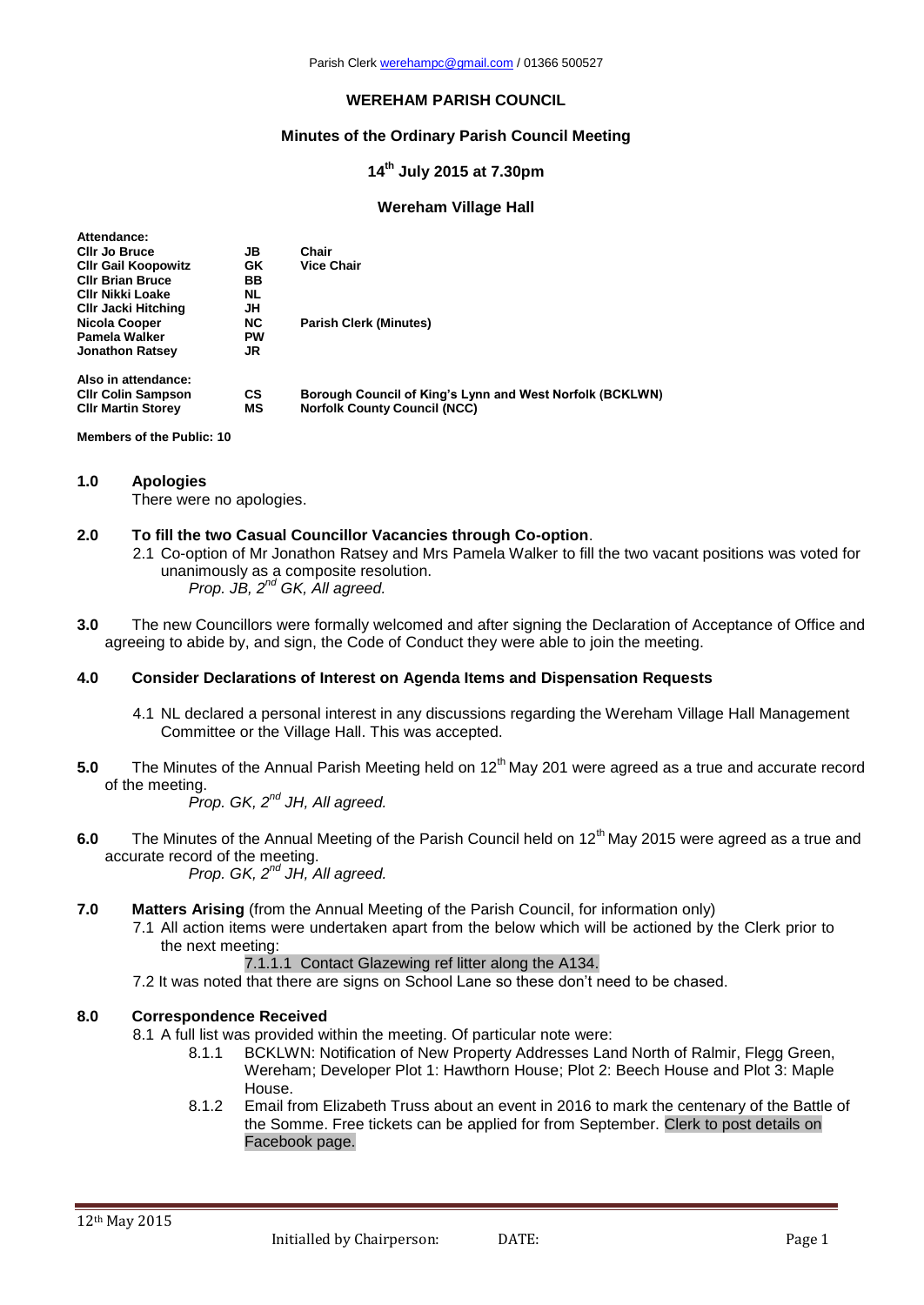## **9.0 Village Management Issues**

- 9.1 Highways an email update from Andy Wallace was noted. The final quote for the dropped kerb at the post box is £470 (50% from the Parish Council). The locations proposed for the SAM2 were discussed and it was resolved to approve these.
	- *Prop. JB, 2nd JH, 6 in favour.*
	- 9.1.1 The works outstanding at The Row are with the contractor.
	- 9.1.2 The bid to lengthen the pedestrian island was unsuccessful but Highways will continue to explore other avenues for funding.
	- 9.1.3 The sign on the A134 is on urgent order and apologies were given for the delay.
	- 9.1.4 The unsuitable for HGV signs for Wereham Row may not occur Highways are waiting for guidance on signage levels which may limit this.
- 9.2 To discuss CGM Grounds Maintenance contract and resolve any issues. 9.2.1 No issues were raised and generally the Councillors are happy with the contract delivery.
- 9.3 The Play Area Maintenance being undertaken by CGM was discussed and the play area was inspected by all Councillors. There are still items outstanding. It was resolved that JB and NL would meet with the project officer from CGM to discuss these and agree remedial action required.
- 9.4 The results of the monthly play area inspection reports were discussed. The trees need trimming behind the north goal. Clerk to seek quotes from CGM and CP Tree Services for the work. A ceiling cost of £100 for the work was approved to enable it to be undertaken before the next meeting. *Prop JB, 2nd GK, All agreed.*
- 9.5 The street naming error for St Margaret's Hill was discussed. There has been a good response from residents and all are in agreement to retain the name St Margaret's Hill. Clerk to confirm this with the Borough Council and send over the supporting information kindly provided by residents.
- 9.6 The possibility of adopting the telephone kiosk to use as housing for the proposed defibrillator was discussed. It was resolved that the Clerk should undertake to find out how much the phone is currently used, post the idea on Facebook and Group 4 and invite comments, and find out whether commencing the consultation binds the Parish Council to the scheme – if not then this should be commenced before the next meeting.

*Prop JB, 2nd JH, All agreed.*

- 9.7 The need to clean the pond and assess the structural condition of the pond wall was discussed. Clerk to investigate with the Internal Drainage Board, Environment Agency and Natural England about who could help with this. Cllr Colin Sampson to send through a contact at the Borough Council who may be able to advise further.
- 9.8 An application for Playing Field Hire was considered. It was resolved that the application be approved on the condition that the Village Hall is hired to provide toilet facilities. Clerk to action. *Prop GK, 2nd JB, All agreed.*
	- 9.8.1 It was resolved that in the future Playing Field bookings can be agreed via email. *Prop JB, 2nd GK, All agreed.*
- 9.9 An email from Mr Tony Mears with regards to Flegg Green was discussed. A response was agreed, Clerk to action.
- 9.10 Adjournment of the BCKLWN LDF Hearing originally scheduled for 30<sup>th</sup> July at Lynnsport was noted. The LDF is being re-examined on its Habitat Regulations Assessment and Flood Risk Assessments. Cllr Martin Storey urged the public to question the Borough Council as to why this has occurred. Clerk to update via Facebook page.
- 9.11 Basic renovation of the Parish Council notice board with replacement of the Perspex and repainting of the frame (black) was agreed with a maximum spend of £80. BB to action. *Prop JB, 2nd GK, All agreed.*
- 9.12 Next Ranger visit noted for w/c  $20<sup>th</sup>$  July. Additional items noted were: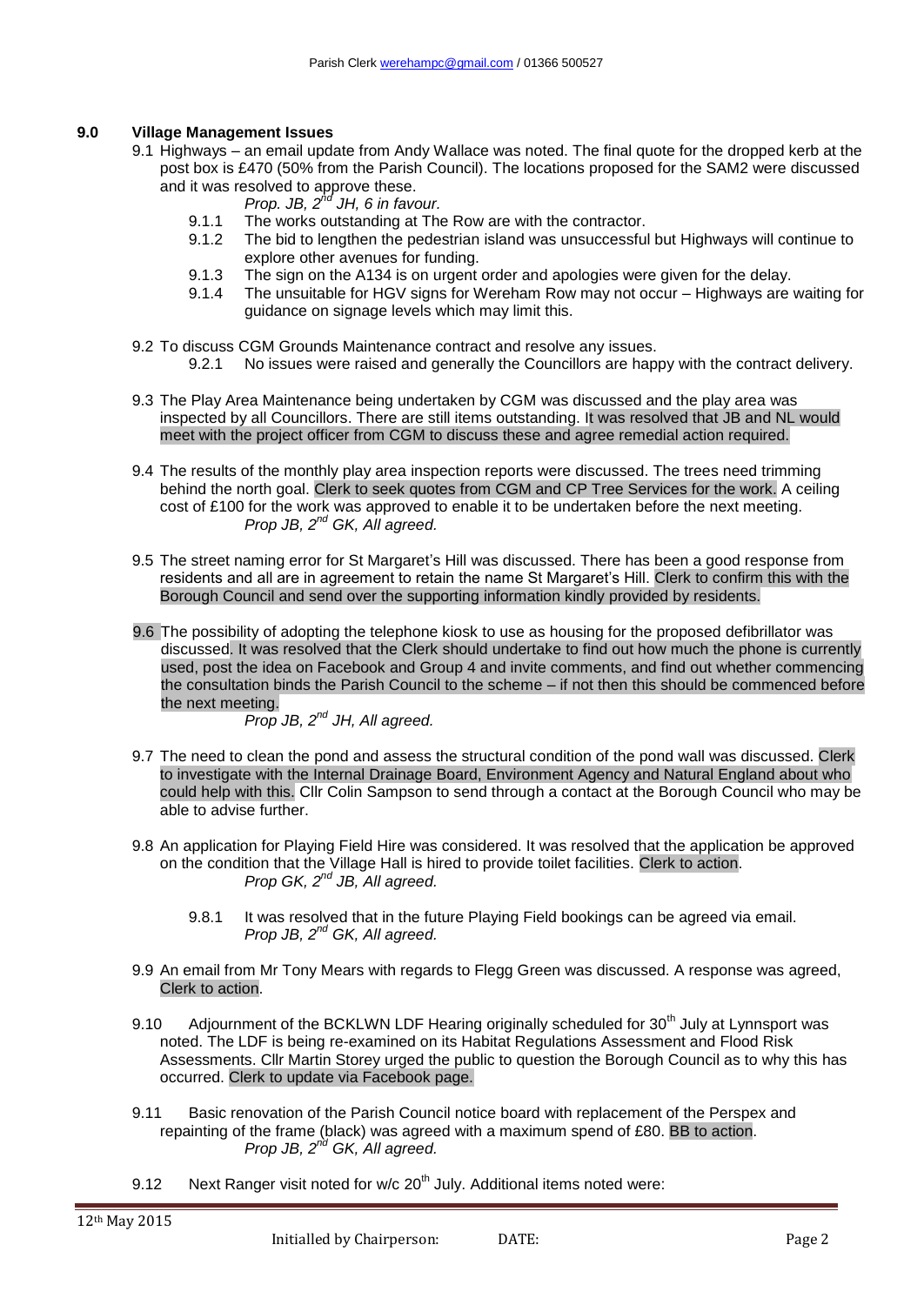- 9.12.1 Willow Tree still overhanging A134 and also over the pavement.
- 9.12.2 The drain along The Row between Northfield and Granary Barn is blocked at its outlet.
- 9.12.3 Flegg Green sign along A134 is obscured by a tree.

9.12.4 The grass verge is encroaching along the Flegg Green pavements. Clerk to follow up on these.

## **10.0 Village Hall Update**

10.1 A general update was provided by GK.

#### **11.0 Finance**

11.1 The accounts to July  $14<sup>th</sup>$  2015 and cheques to be signed were considered and payments were resolved to be approved in accordance with the below. *Prop JB, 2nd GK All agreed.*

Clerk was asked to get alternative quotes for streetlighting as a result of the EON price increase. Clerk to action.

# **Summary of Expenditure 14th July 2015**

## **RECEIPTS FOR PERIOD 13/5/15 – 14/7/15**

08/06/2015 £1.81 Bank Interest

## **£1.81**

## **DIRECT DEBIT EXPENDITURE FOR PERIOD 13/5/15 – 14/7/15**

| 28/05/2015 | £204.02 N Cooper Salary and Expenses May  |
|------------|-------------------------------------------|
| 12/06/2015 | £43.38 EON Streetlighting Jun             |
| 29/06/2015 | £204.02 N Cooper Salary and Expenses June |
|            | £41.98 EON Streetlighting Jul             |
|            | £493.40                                   |

## **TRANSFERS MADE DURING PERIOD 13/5/15 – 14/7/15 8/07/15 £4,000 requested for transfer from Business Saver to Community Account**

## **FOR AUTHORISATION AND PAYMENT 14/7/15**

## **CHEQUES:**

CGM Grounds Maint Jan & Feb - Invoice 1 of 6 previously missed, plus May & June (3 of

£566.88 6)

£131.53 N Cooper Additional Hrs, CiLCA Hrs, Office Supplies, Mileage.

£9.65 Norfolk ALC Good Councillor Guides

£1,623.22 CGM Play Area Maintenance

£235.00 Norfolk CC - Parish Partnership - Dropped Kerb 50%

## **£2,566.28**

## **Balance as per cash book at 14/07/15**

Business Saver £14,984.31 Community Account £2,145.70

# **12.0 Parish Council Management Issues**

- 12.1 JH agreed to be an additional signatory for cheques and banking. Clerk to action.
- 12.2 Details of whole Council Introductory Training on 28<sup>th</sup> July were noted. All Councillors planning to attend.
- 12.3 It was agreed that monthly meetings would be trialled from September to January and the meeting start time would be altered to 7pm from September. Clerk to action.
- 12.4 The Charities and Grants Policy was agreed. Clerk to action signatures. *Prop GK, 2nd JB, All agreed.*